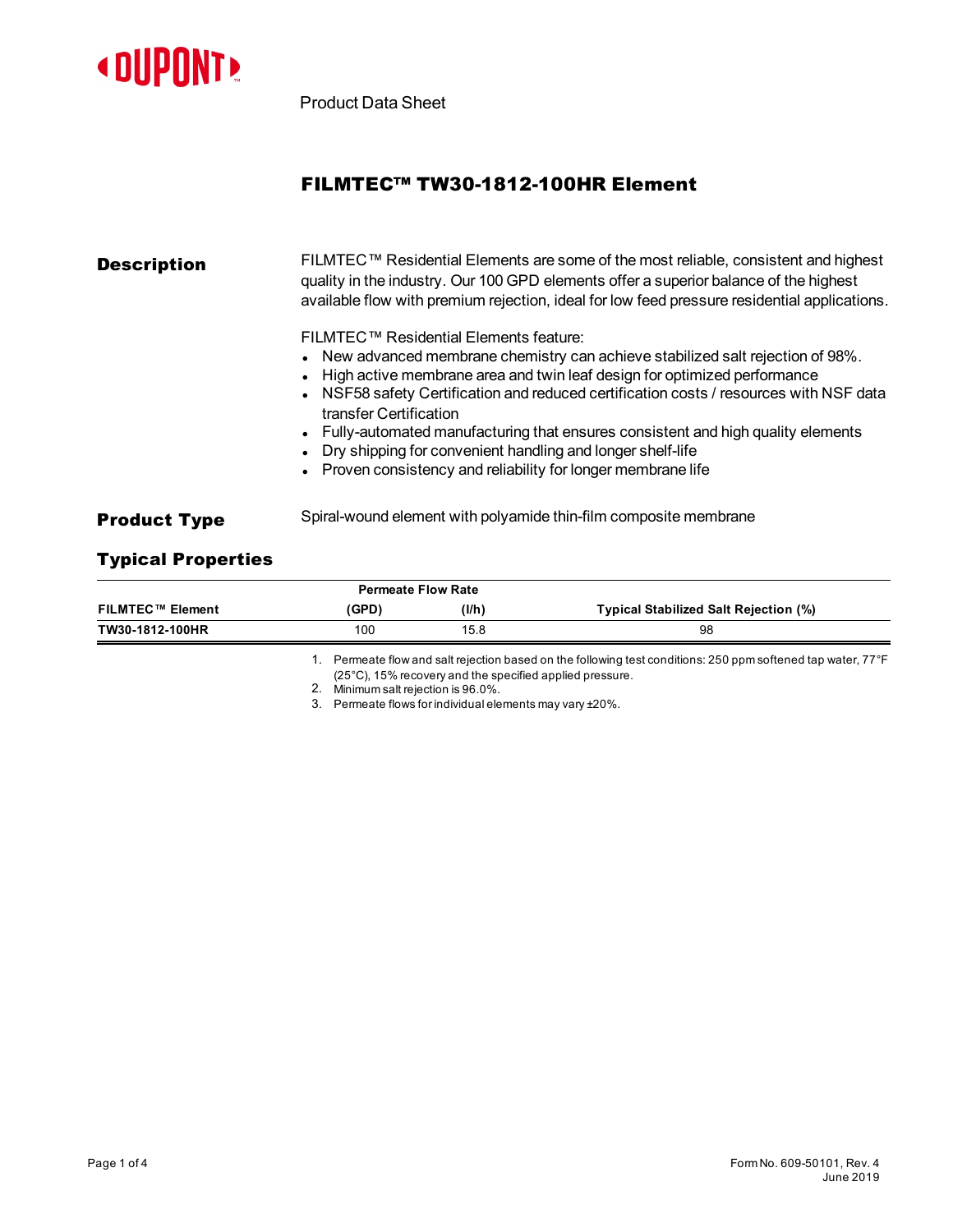



Feed

| <b>FILMTEC™ Element</b> | (inc) | (mm.) | (in.) | (mm) | (in., | (mm) | (in., | (mm) | (in.) | (mm) |
|-------------------------|-------|-------|-------|------|-------|------|-------|------|-------|------|
| TW30-1812-100HR         | 11.74 | 298   | 0.875 | 22.2 | 0.68  |      | .75   | 44.5 | 9.4   | 239  |

TW30-1812 Home Drinking Waterelements sealat a standard 2.0 inch – 2.05 inch I.D. within pressure vessels

### **FILMTEC™ Membranes**

Residential Reverse Osmosis Elements Influence of temperature and pressure on permeate flow



## Operating and Cleaning Limits

| Maximum Operating Temperature <sup>a</sup>  | 113°F (45°C)             |
|---------------------------------------------|--------------------------|
| Maximum Operating Pressure                  | 150 psig (10 bar)        |
| Maximum Feed Flow Rate                      | $2.0$ gpm $(7.6$ lpm $)$ |
| pH Range, Continuous Operation <sup>a</sup> | $2 - 11$                 |
| Maximum Feed Silt Density Index (SDI)       | SDI <sub>5</sub>         |
| Free Chlorine Tolerance <sup>b</sup>        | $< 0.1$ ppm              |

a. Maximum temperature for continuous operation above pH 10 is  $95^{\circ}F$  (35 $^{\circ}C$ ).

b. Under certain conditions, the presence of free chlorine and otheroxidizing agents will cause premature membrane failure. Since oxidation damage isnot covered under warranty, DuPont Water Solutions recommends removing residual free chlorine by pretreatment prior to membrane exposure. Please refer to technical bulletin ["Dechlorinating](http://www.dupont.com/content/dam/Dupont2.0/Products/water/literature/609-22010.pdf) Feedwater" for more information.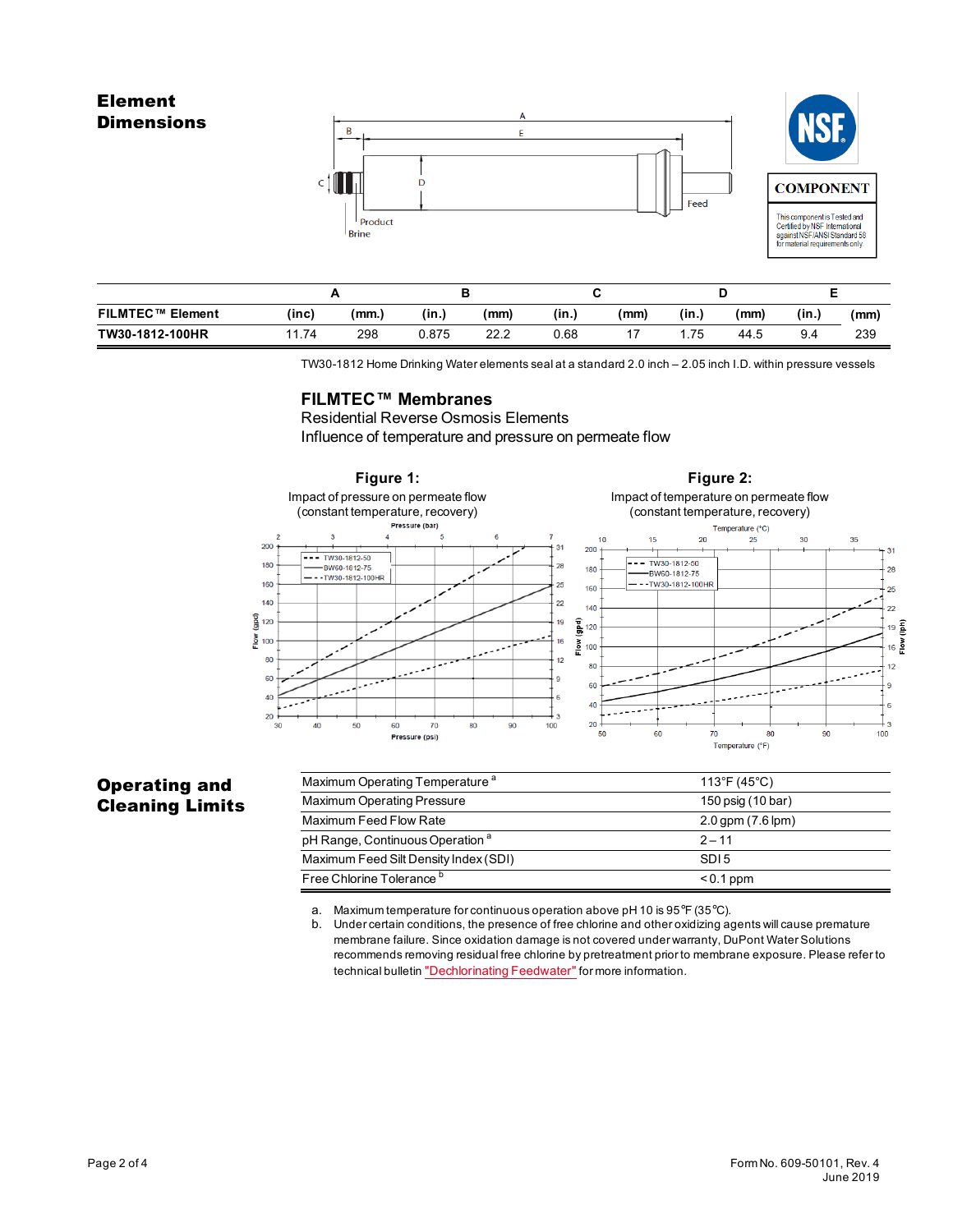| <b>Additional</b><br>Important<br><b>Information</b> | • It is recommended that systems using these elements rinse the elements for 24<br>hours, prior to first use, to meet NSF/ANSI 58 Standard.<br>The first full tank of permeate must be discarded. Do not use this initial permeate for<br>drinking water or food preparation.<br>To ease installation, it is recommended to use a lubricant safe for indirect water<br>contact on all seals. Potential options include water, glycerin based lubricants, and<br>MOLYKOTE <sup>®</sup> 111 Compound.<br>Rotate the element about a quarter turn to ease installation and removal of the<br>element. Ensure good interface between the o-rings and brine seal with their<br>connection surfaces.<br>• Keep elements moist at all times after initial wetting.<br>• To prevent biological growth during prolonged system shutdowns, it is recommended<br>that membrane elements be immersed in a preservative solution. Rinse out the<br>preservative before use.<br>• The membrane shows some resistance to short-term attack by chlorine<br>(hypochlorite). Continuous exposure, however, may damage the membrane and<br>should be avoided.<br>FILMTEC™ Home Drinking Water Reverse Osmosis Elements may be covered<br>under the FILMTEC™ Reverse Osmosis and Nanofiltration Element Three-Year<br>Prorated Limited Warranty, 609-35010-1006 extended to OEMs. Such Limited<br>Warranty is non-transferable. Contact a DuPont representative for more information.<br>If operating limits and guidelines given in this Product Information Bulletin are not strictly<br>followed, the Limited Warranty will be null and void. The OEM is fully responsible for the<br>effects of incompatible chemicals and lubricants on elements. Use of any such<br>chemicals or lubricants will void the Limited Warranty. |
|------------------------------------------------------|---------------------------------------------------------------------------------------------------------------------------------------------------------------------------------------------------------------------------------------------------------------------------------------------------------------------------------------------------------------------------------------------------------------------------------------------------------------------------------------------------------------------------------------------------------------------------------------------------------------------------------------------------------------------------------------------------------------------------------------------------------------------------------------------------------------------------------------------------------------------------------------------------------------------------------------------------------------------------------------------------------------------------------------------------------------------------------------------------------------------------------------------------------------------------------------------------------------------------------------------------------------------------------------------------------------------------------------------------------------------------------------------------------------------------------------------------------------------------------------------------------------------------------------------------------------------------------------------------------------------------------------------------------------------------------------------------------------------------------------------------------------------------------------------------------------|
| <b>Product</b><br><b>Stewardship</b>                 | DuPont has a fundamental concern for all who make, distribute, and use its products, and<br>for the environment in which we live. This concern is the basis for our product stewardship<br>philosophy by which we assess the safety, health, and environmental information on our<br>products and then take appropriate steps to protect employee and public health and our<br>environment. The success of our product stewardship program rests with each and every<br>individual involved with DuPont products- from the initial concept and research, to<br>manufacture, use, sale, disposal, and recycle of each product.                                                                                                                                                                                                                                                                                                                                                                                                                                                                                                                                                                                                                                                                                                                                                                                                                                                                                                                                                                                                                                                                                                                                                                                 |
| <b>Customer Notice</b>                               | DuPont strongly encourages its customers to review both their manufacturing processes<br>and their applications of DuPont products from the standpoint of human health and<br>environmental quality to ensure that DuPont products are not used in ways for which they<br>are not intended or tested. DuPont personnel are available to answer your questions and to<br>provide reasonable technical support. DuPont product literature, including safety data<br>sheets, should be consulted prior to use of DuPont products. Current safety data sheets are<br>available from DuPont.                                                                                                                                                                                                                                                                                                                                                                                                                                                                                                                                                                                                                                                                                                                                                                                                                                                                                                                                                                                                                                                                                                                                                                                                                       |
|                                                      | Please be aware of the following:<br>The use of this product in and of itself does not necessarily guarantee the removal of<br>cysts and pathogens from water. Effective cyst and pathogen reduction is dependent on<br>the complete system design and on the operation and maintenance of the system.<br>Permeate obtained from the first hour of operation should be discarded (or in a few<br>cases: Any concentrate or permeate obtained from the first hour of operation should be<br>discarded).                                                                                                                                                                                                                                                                                                                                                                                                                                                                                                                                                                                                                                                                                                                                                                                                                                                                                                                                                                                                                                                                                                                                                                                                                                                                                                        |